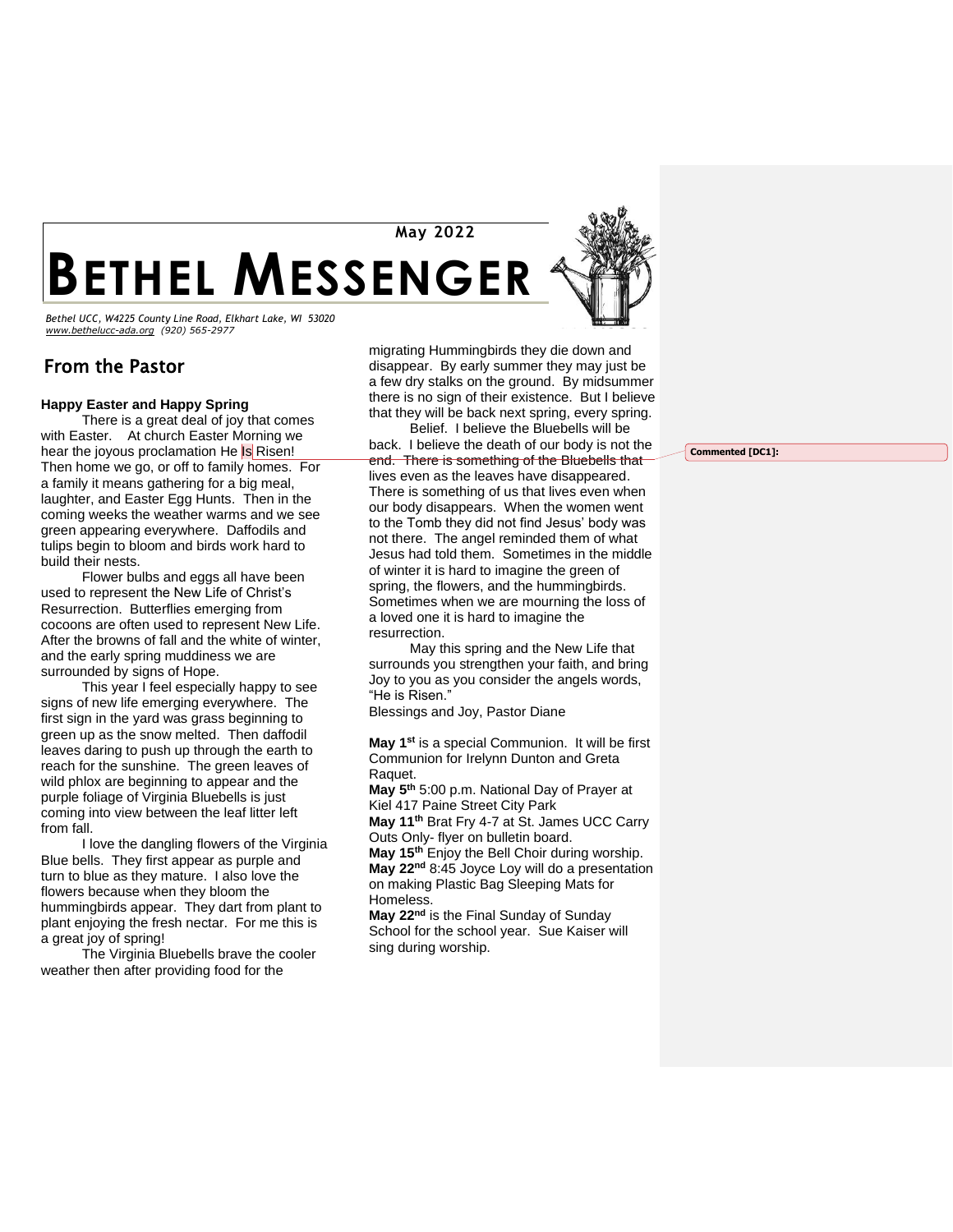### **May 29th** the time of Worship changes to 9:30 for the Sundays in summer.

This Spring has been a breath of fresh air in many ways. The most obvious may be that in this area we have started going out, shopping, attending church, coming close to being back to normal. I get an Email from Sheboygan County Health Department twice a week and lately there are very few deaths attributed to Covid. One of our members working as a nurse happily reported that there were no Covid patients at her hospital.

But when I think of the year of 2022 at Bethel it has been a true year of blessing. We have been worshiping together and the children are attending Sunday School. Five young people will have shared Communion with us. We celebrated the Confirmation of Hannah Ziegler.

What can we look forward to? **Raffle drawing on June 26th. Vacation Bible School will be held August 2nd to the 5th . August 14th St. Peter's UCC of Kiel plans to do a worship service in the park during the Kiel Picnic.** The Ecumenical pastors have been invited to participate. Oh, and I bet there will be an Ada Volunteer Fire Department Parade!

What do we need to restart on the path to normal?

It is time to start meetings again. I have been putting off meeting with committees, but now we can meet safely again.

The Consistory has been talking about parts of worship that have been missing.

- 1. Lighting the candles for worship.
- 2. Passing the Offering Plate: we will continue to leave the offering plate at the back of the sanctuary at this time.
- 3. Readers for Worship.

I know there is hope for Soup Suppers for Wednesday Lenten Services and there is interest in a Seder meal for Maundy Thursday. Oh, and someone mentioned Holy Humor Sunday. The Worship Committee will be contacted and we will start planning for the next year's worship services.

# Page 2 Bethel Messenger

One very important thing for any healthy church family is outreach. Jesus didn't urge us to build church buildings, rather Jesus called us to be the church. We are to love our neighbors. In the next few months we will look for ways to show our love for the world.

Together we can celebrate the future. Peace, Pastor Diane

# Sunday School News



The Bethel Sunday school students have been working hard. They entertained the congregation in March and again on Palm Sunday, with songs and bell ringing performances.

All those attending on Palm Sunday, enjoyed the bread pretzel making, packaging a congregational gift and of course the egg hunt.

We are planning on singing May 8<sup>th</sup>, Mother's Day and again May 22<sup>nd</sup>, the last day of classes.

Vacation Bible School will be held Tuesday, August 2<sup>nd</sup> through Friday, August 5<sup>th</sup>, with church participation on Sunday, August 7<sup>th</sup>.

Sunday school teachers and V.B.S. teachers will meet May 22<sup>nd</sup>, after church service.

Sunday school superintendent, Mardell Blohm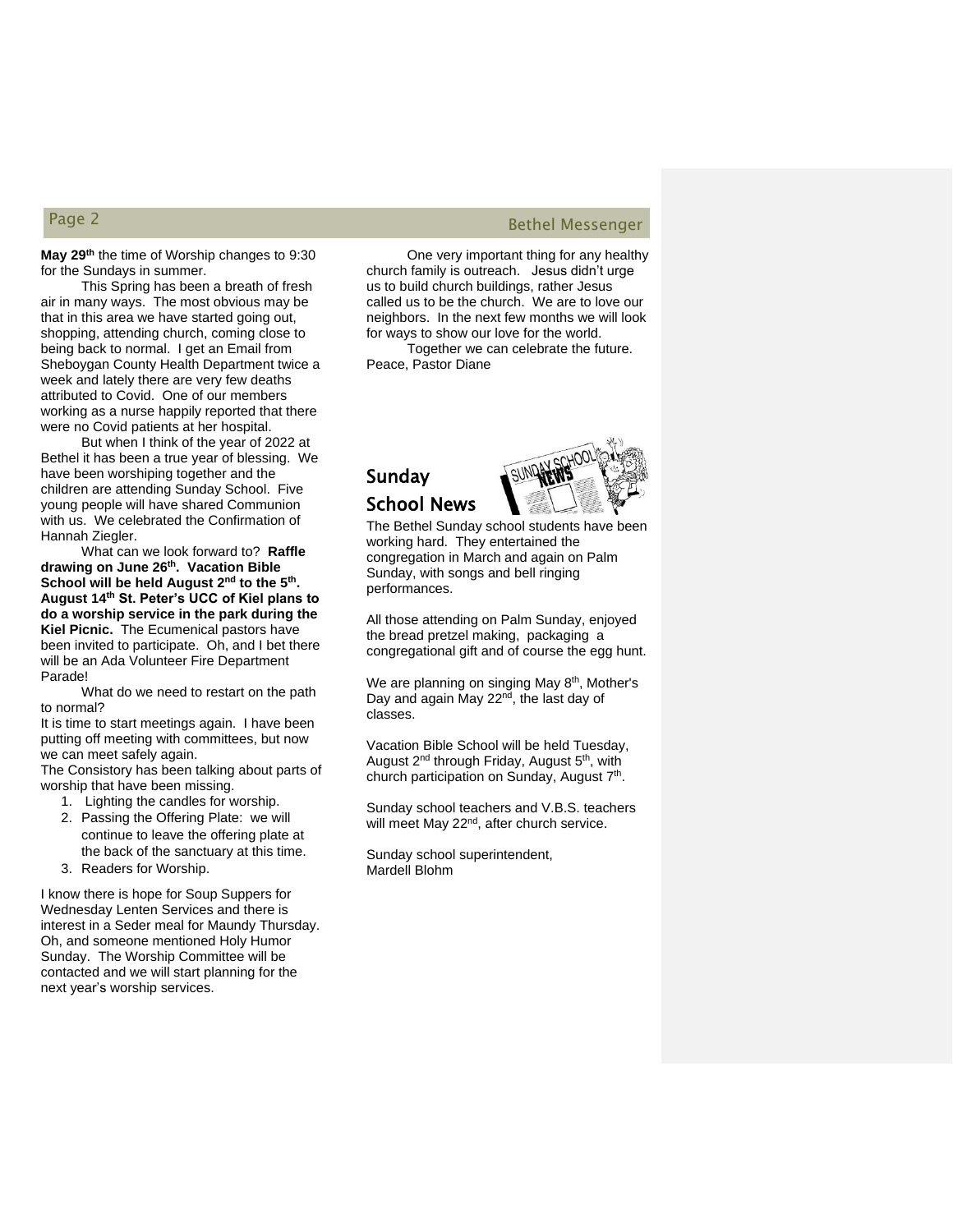## Bethel Messenger Page 3 and 2008 and 2008 and 2008 and 2008 and 2008 and 2008 and 2008 and 2008 and 2008 and 2008 and 2008 and 2008 and 2008 and 2008 and 2008 and 2008 and 2008 and 2008 and 2008 and 2008 and 2008 and 2008

## Spring Raffle Fundraiser

Bethel's wonderful members have done another great job of providing amazing prizes for this year's Raffle prize list. Thank you. We have a record number of prizes! Let's make this year a new record in ticket sales!! Prize lists and tickets will always be available at church and at my home (904 College Ave., Howards Grove - phone first - 920-828-0009). Let your friends and family know that prize lists and some prize pictures can be viewed on the church website also. Some prizes will also be on display at church as well. Raffle tickets and money can be turned in at church (in the marked container) or dropped off at my house. If you have any questions, give me a call at the above number.

Carol Roethel



## Pictures Needed

I need pictures (images) of your raffle prizes again this year, to put on the church website. If you have or can take a picture for me, please send an image file to me at: [kmatzy@gmail.com](mailto:kmatzy@gmail.com)

## Consistory Minutes April 5th, 2022

Members Present: Kim Rietbrock, Randy Henschel, Jamie Weidemann, Mary Johnston, Steve Blohm, Rachel Voss & Pastor Diane Cayemberg.

The meeting was called to order at 6:27 pm.

#### **Regular Meeting:**

The secretary minutes from March were reviewed. There was a motion (Steve/Randy) to approve the minutes. The motion carried unanimously.

The treasurer reports were reviewed for March. There was a motion (Steve/Randy) to approve all the treasurer reports. The motion carried unanimously.

#### **Pastor's Report:**

- Pastor Diane will attend the Association Annual Meeting on April 30<sup>th</sup>. No members have expressed interest in attending.
- Confirmation classes are finished for the year. They are exploring possibility of several conference confirmation gatherings next year.
- Bethel UCC will host Ecumenical Service @ 7 pm on Good Friday (April 15<sup>th</sup>). Pastor Diane will lead the service and be joined by three deacons from Catholic parishes and pastoral leaders from Bethlehem UCC and Gloria Dei Lutheran churches. Our Bell Choir will perform.

#### **Old Business:**

- Review of upcoming Schedule & Events:
	- Sunday, April  $10^{th}$  Palm Sunday – Confirmation at Bethel
	- Thursday, April  $14<sup>th</sup>$  Maundy Thursday with communion at 7 pm